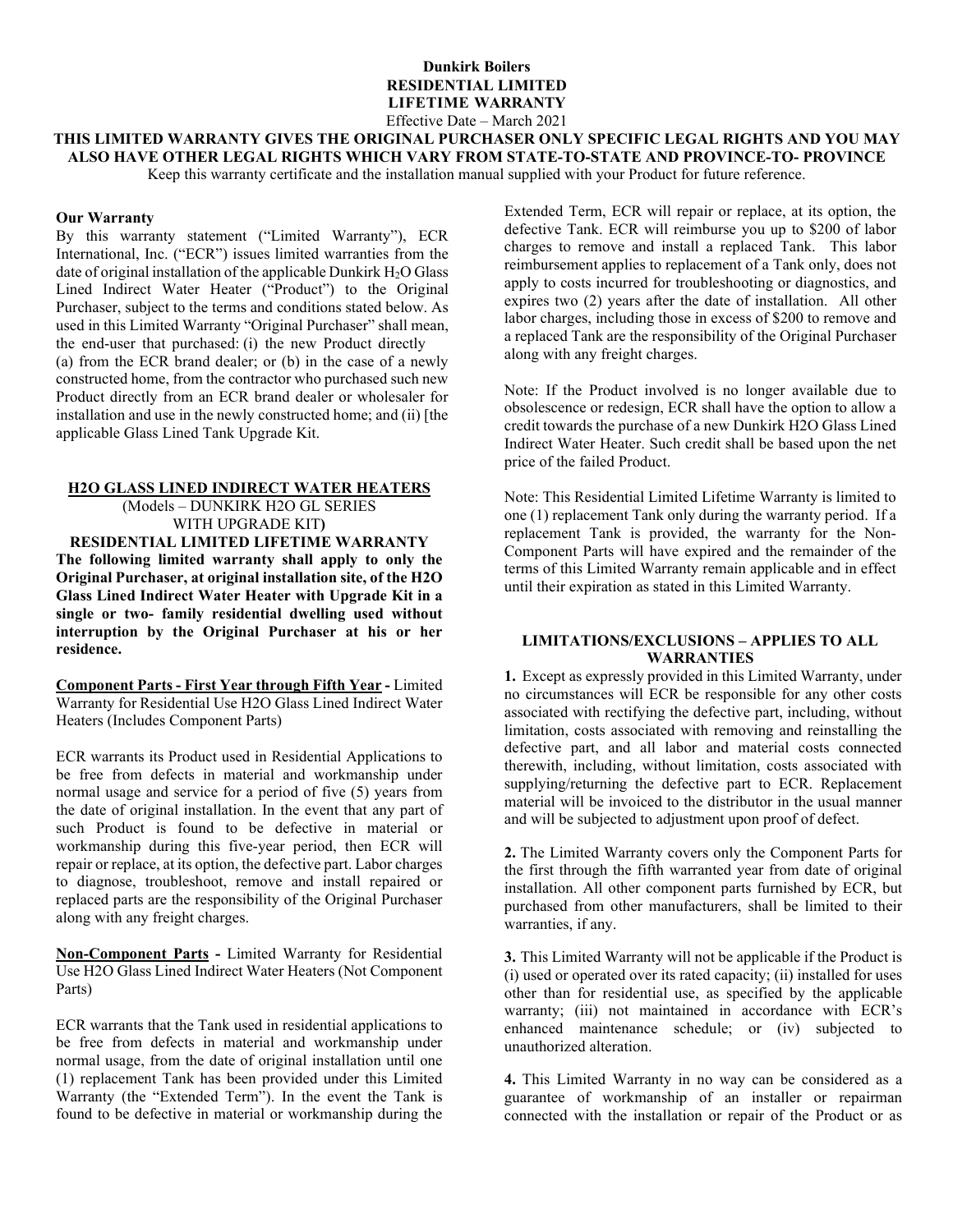## **Dunkirk Boilers RESIDENTIAL LIMITED LIFETIME WARRANTY** Effective Date – March 2021

# **THIS LIMITED WARRANTY GIVES THE ORIGINAL PURCHASER ONLY SPECIFIC LEGAL RIGHTS AND YOU MAY ALSO HAVE OTHER LEGAL RIGHTS WHICH VARY FROM STATE-TO-STATE AND PROVINCE-TO- PROVINCE**

Keep this warranty certificate and the installation manual supplied with your Product for future reference.

imposing on ECR liability of any nature for unsatisfactory performance as a result of faulty workmanship in the installation or service of the Product, which liability is hereby expressly disclaimed.

**5.** This Limited Warranty will not be applicable if the Product has been damaged as a result of being improperly installed, serviced or operated, including, without limitation, allowed to freeze; improper water conditions or subjected to flood conditions.

**6.** In order for this Limited Warranty to be effective (i) the Product must have been installed in strict compliance with installation instructions furnished with the Product by ECR; (ii) the Product must not have been damaged during shipment and installation; and (iii) the Product must have been maintained in strict compliance with the installation, operation and maintenance instructions and schedules furnished with the Product and Upgrade Kit by ECR.

**7.** The furnishing of replacement parts under the terms of this Limited Warranty will apply to the original warranty period and will not serve to extend such period.

**8.** ECR shall not be liable for any damages, defaults or delays in performance under this Limited Warranty caused by any contingency beyond its control, including, without limitation, a shortage or reduced supply of energy or raw materials, freezing, flood, fire, wind or lightning.

**9.** ECR is in no way liable for any damages that may result from (i) the failure of external wiring, piping, or other attachments and accessory products not integral with the Product; (ii) installation, service or operation that is not in compliance with all applicable federal, state and provincial laws or regulations; (iii) misapplication or the use of the Product for purposes other than for which it was designed; or (iv) the use of parts not supplied or designated by ECR.

**10.** The remedy for breach of this Limited Warranty is expressly limited to the repair or replacement of any part found to be defective under conditions of normal use, and the remedy for breach of this Limited Warranty, statutory duty or by reason of tort (including, without limitation, negligence) does not extend to liability for incidental, special or consequential damages or losses, such as loss for the use of the material, inconvenience or loss of time. The maximum liability of ECR in connection with the sale of this Product shall not in any case exceed the price of the part claimed to be defective, or the price of the Product if the entire Product is claimed to be defective. ECR EXPRESSLY DISCLAIMS AND EXCLUDES ANY AND ALL LIABILITY IN TORT AND CONTRACT FOR

CONSEQUENTIAL OR INCIDENTAL DAMAGES FOR BREACH OF ANY EXPRESS OR IMPLIED WARRANTY. **Please Note: Some States do not allow the exclusion or limitation of incidental or consequential damages, so the above limitation or exclusion may not apply to you.**

**11.** For all sales not subject to the Magnuson-Moss Warranty Act or Provincial consumer protection legislation, as applicable, there are no implied warranties of merchantability and/or fitness for any particular purpose all of which are hereby specifically disclaimed. For all other sales, all implied warranties of merchantability and/or fitness for any particular purpose are limited in duration to the period of this Limited Warranty. This Limited Warranty is the complete and exclusive statement of warranty terms. **Please Note: Some States do not allow limitations on how long an implied warranty lasts, so the above limitation may not apply to you.**

**12.** ECR warranties shall apply to the original purchaser at the time of the original installation, used without interruption. Warranties are non-transferable.

### **MISCELLANEOUS**

The Magnuson-Moss Warranty Act applies to "consumer" sales as contrasted with "commercial" sales. A consumer sale is one to a buyer for personal, family or household purposes and not for the purpose of resale.

By "implied warranties" we mean ones the law presumes to have been given by the seller even though they are not set out in writing.

"Fitness for a particular purpose" means the seller knows the particular purpose for which the buyer requires the goods, and the buyer relies on the seller's skill and judgment in making the purchase.

"Merchantable" means that the product is fit for the ordinary purposes for which that kind of product is used.

"Incidental" damages include expenses of inspection, obtaining substitute goods, transportation, etc.

"Consequential" damages include injury to persons or property resulting from a breach of warranty, and any loss from general or particular requirements known to us and which you cannot reasonably prevent.

If any provision of this Limited Warranty shall be determined to be illegal, unconscionable or unenforceable, all other terms and provisions hereof shall nevertheless remain effective and shall